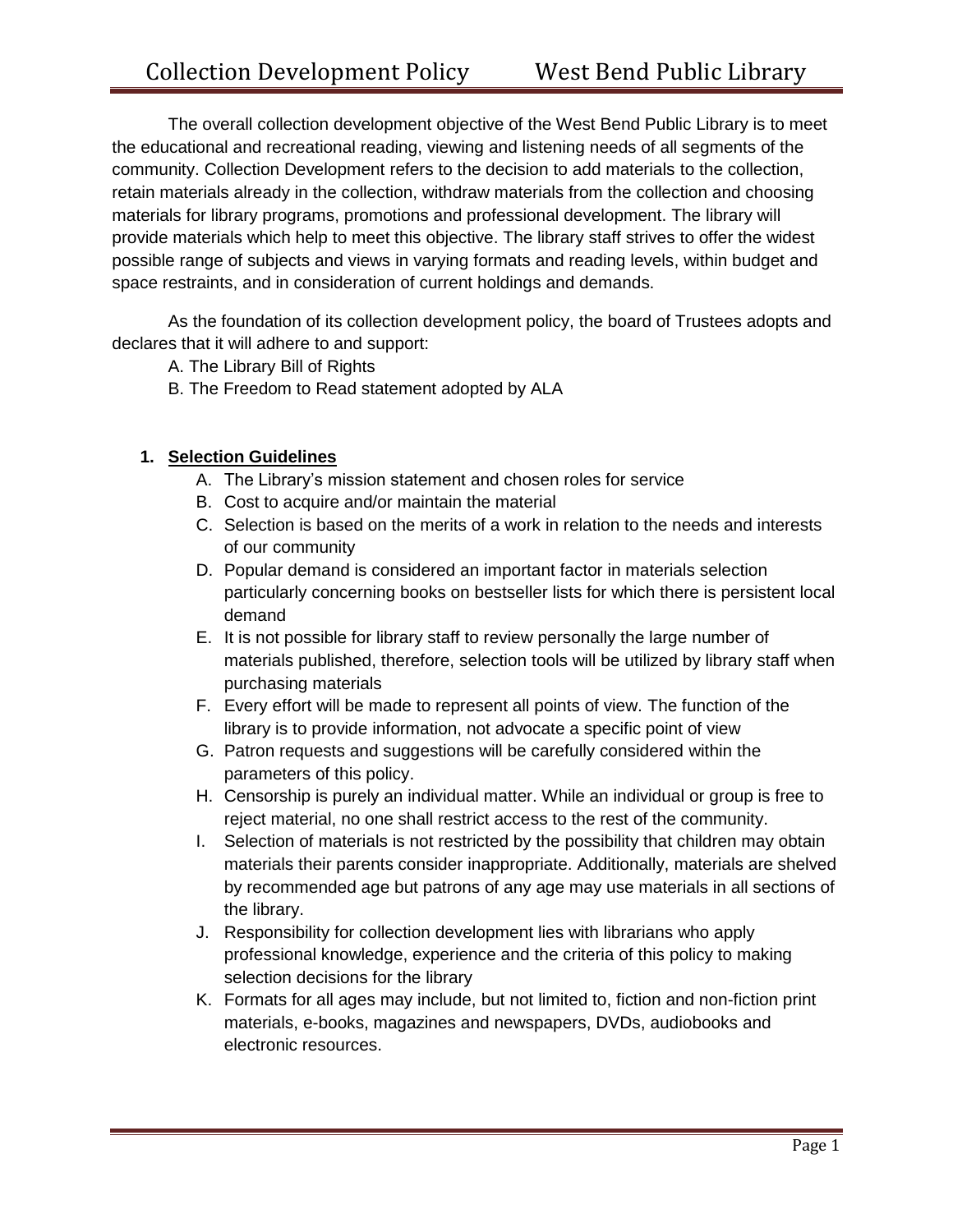## **2. Collection Maintenance**

- A. To ensure that the library's collection remains up-to-date and relevant to the community's needs, it is the responsibility of the selectors to reevaluate, on a regular basis, the usefulness of materials held in the collection
- B. Selectors will remove materials from the collection as they become out-of-date, badly worn, damaged or are no longer being used. Space, cost of replacement, and appearance of the collection are also factors. Locally significant materials are not held to these standards and are generally retained.
- C. Material withdrawn from the West Bend Public Library may be sold in the library book sale or recycled

## **3. Gifts and Donations**

- A. Gifts are vital to the establishment and growth of the Library. The Library retains unconditional ownership of any accepted gift. Any gift considered by the library for inclusion into the Library's collection must meet the same selection criteria as purchased materials. The Library further reserves the right to decline gifts and to decide when a gift added to the collection will be withdrawn.
- B. Donations may include library materials and monetary gifts. Monetary gifts are extremely useful in supplementing the Library's budget. Gifts given may be used at the discretion of library administration for programs and services currently in greatest need or may be designated by the donor for specific purposes within the library's programming, collection, and services criteria. Gifts are tax deductible but Library staff may not set fair market or appraisal values for donated materials. Receipts are available upon request.
- C. Materials may be donated only in formats that are also available in the library. Donations of magazine subscriptions, designated by the donor or the choice of the library are also accepted.
- D. Materials that will not be accepted include:
	- Moldy/musty, with strong odor or water damage
	- Dirty (greasy, food stained, insect infested, etc.)
	- Marked by pen, pencil, crayons or highlighters
	- Physically damaged (examples: broken bindings, loose or torn pages)
	- Textbooks or medical books
	- Condensed Books
	- Nonfiction titles over 5 years old
	- VHS tapes, cassette tapes or music CDs
	- Materials withdrawn from other libraries
	- Single or back issues of magazines